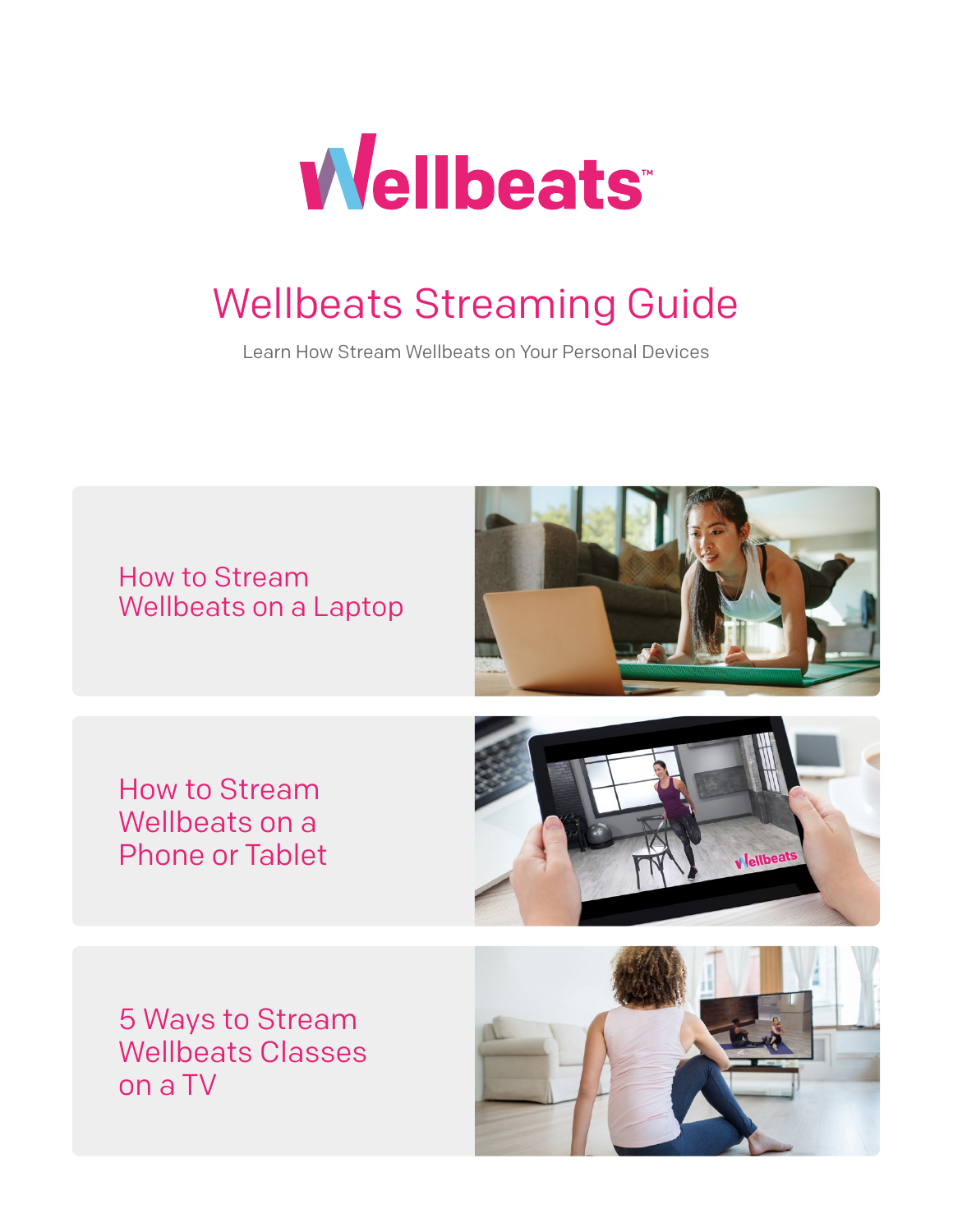# How to Stream Wellbeats on a Laptop

Want to play a quick home workout? Try a new recipe? Play a meditation video? Access 500+ workouts, nutrition education, and mindfulness exercises right at your fingertips.



## **Here is how to stream Wellbeats on your laptop**



## **Recommended Web Browsers:**



#### **Google Chrome Mozilla Firefox**



**Apple Safari Edge**





**To ensure highest performance and security, please ensure your preferred browser is up-to-date.** 

If you experience any trouble, please try the following:

- Clear your internet browser's cache
- Restart your internet browser
- Disable extensions in your internet browser
- Try a different internet browser

For additional help you can also contact our support team at support@wellbeats.com. Please provide the browsers you've tried, their version numbers, and screenshots if possible.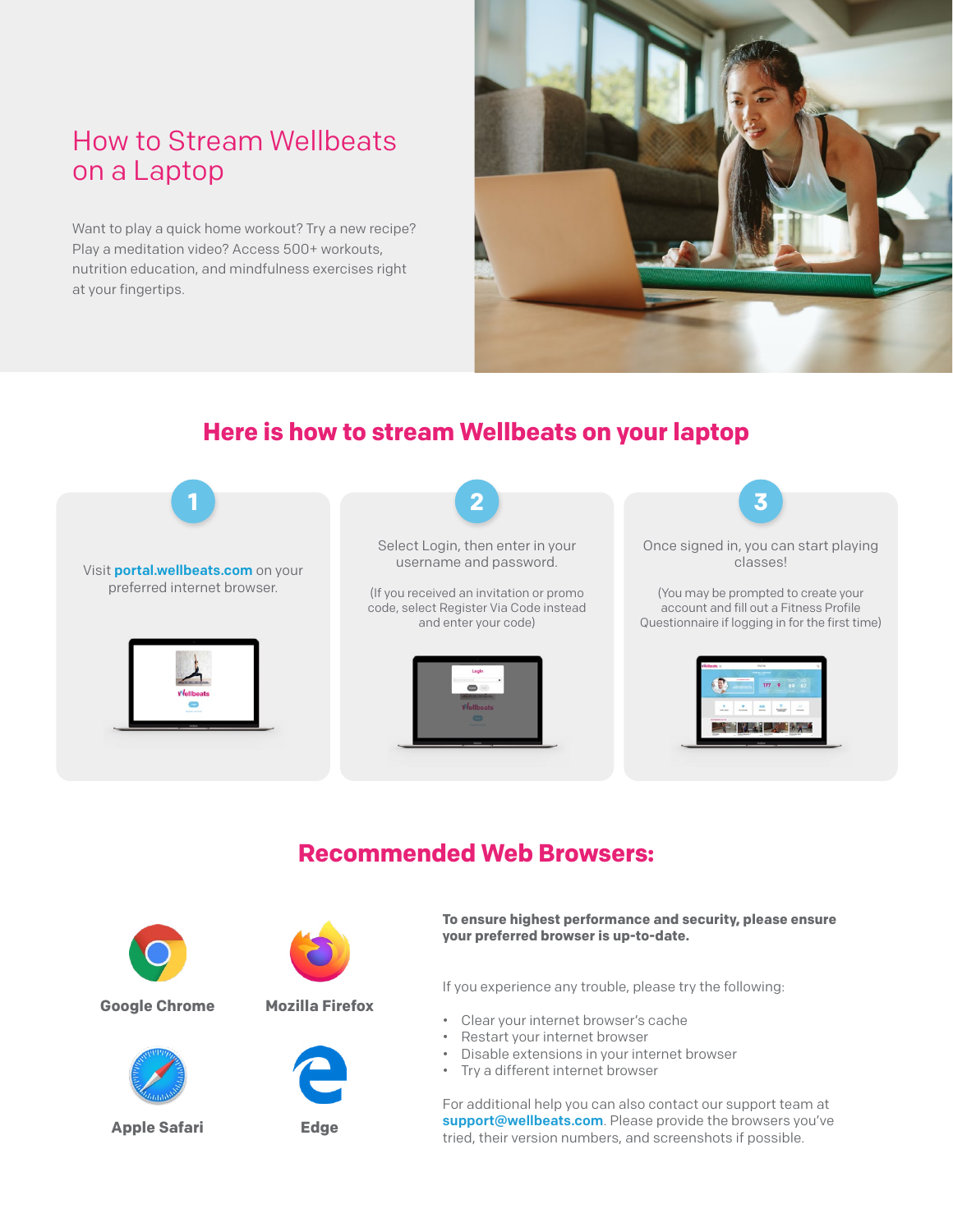# How to Stream Wellbeats on a Phone or Tablet

Want to play a quick home workout? Try a new recipe? Play a meditation video? Access 500+ workouts, nutrition education, and mindfulness exercises right at your fingertips.



### **Here is how to stream Wellbeats on your phone or tablet.**



If you experience any trouble with your login credentials or need tech support, please contact our support team at **support@wellbeats.com.**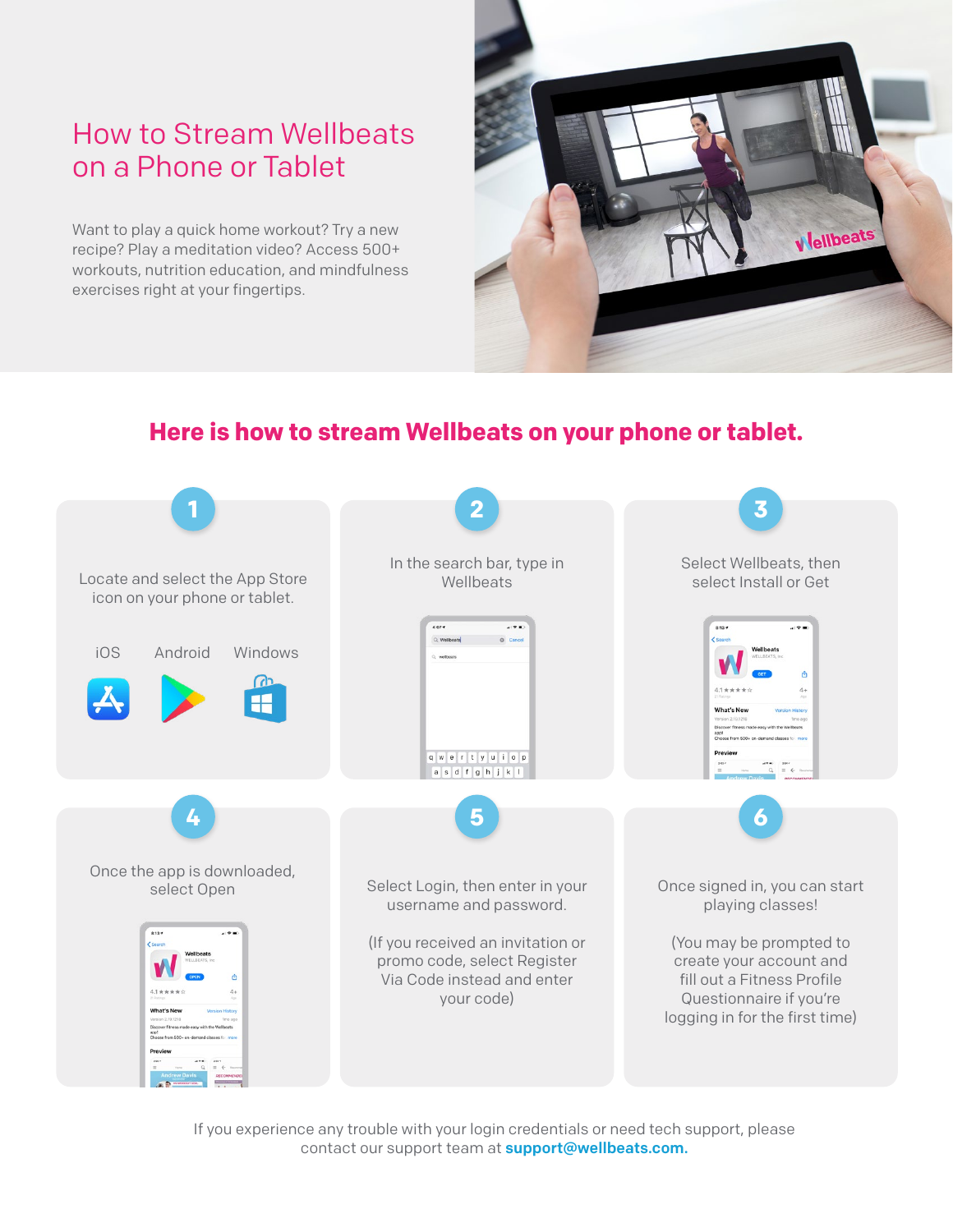

# 5 Ways to Stream Wellbeats Classes on a TV

Workout at home? Prefer to play classes on a larger screen? Size up your Wellbeats experience by streaming the same classes you know and love on your TV.

Here are 5 different ways to stream Wellbeats classes on a TV.



#### **1. Connect Your Laptop, Tablet, or Mobile Device to Any TV with an HDMI Cable**

Display Wellbeats on any TV by connecting to your laptop, tablet, or mobile device with your own HDMI cable.

#### **Steps to connect via HDMI cable:**

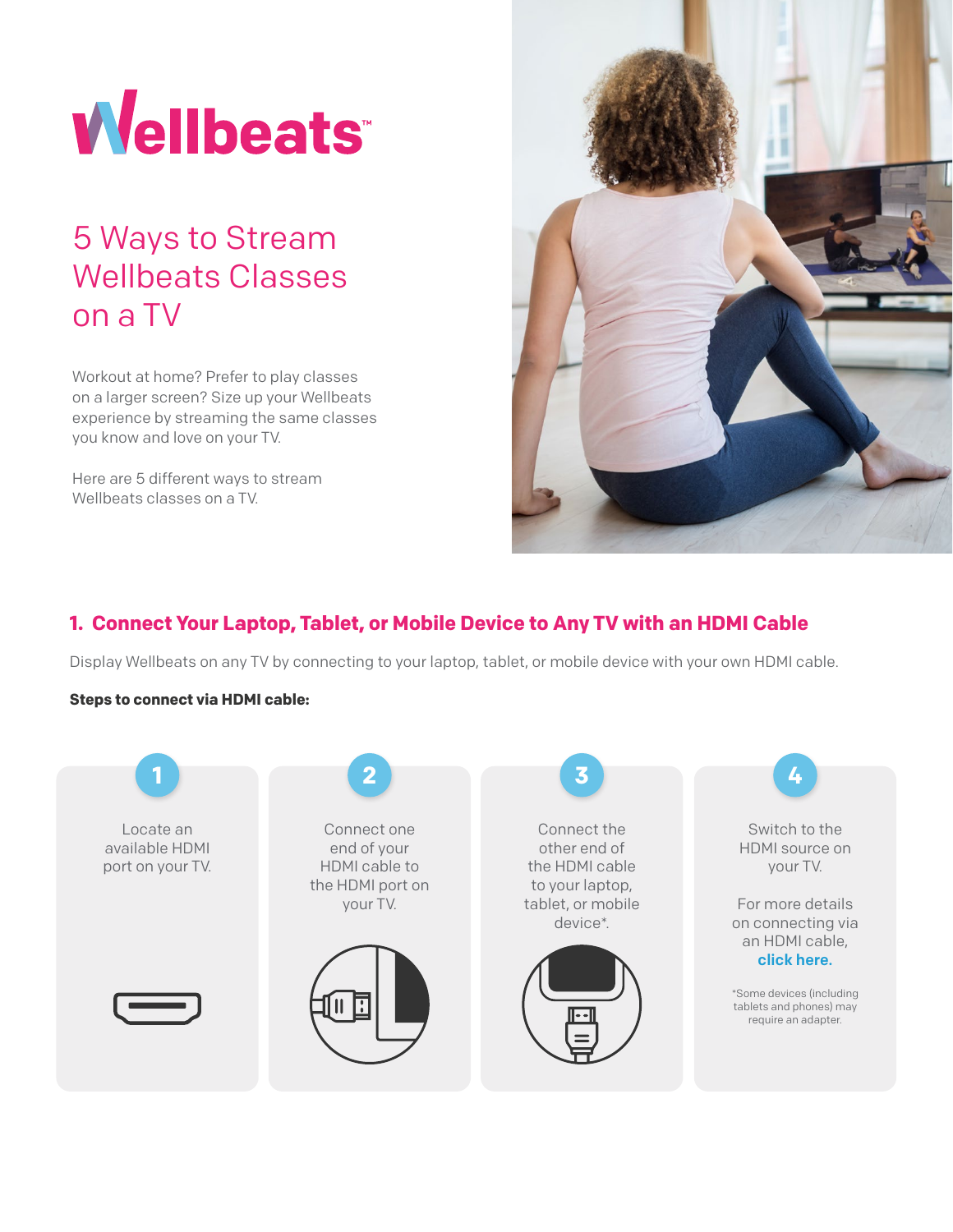#### **2. Use Apple AirPlay or Screen Mirroring to Wirelessly Stream Wellbeats From Your iPhone or iPad to Apple TV**

Wellbeats is available to wirelessly stream via Apple AirPlay (video casting) or screen mirroring. AirPlay allows you to see only the video screen of a class on your Apple TV. Screen mirroring allows you to see your entire iPhone or iPad device's screen on your Apple TV.

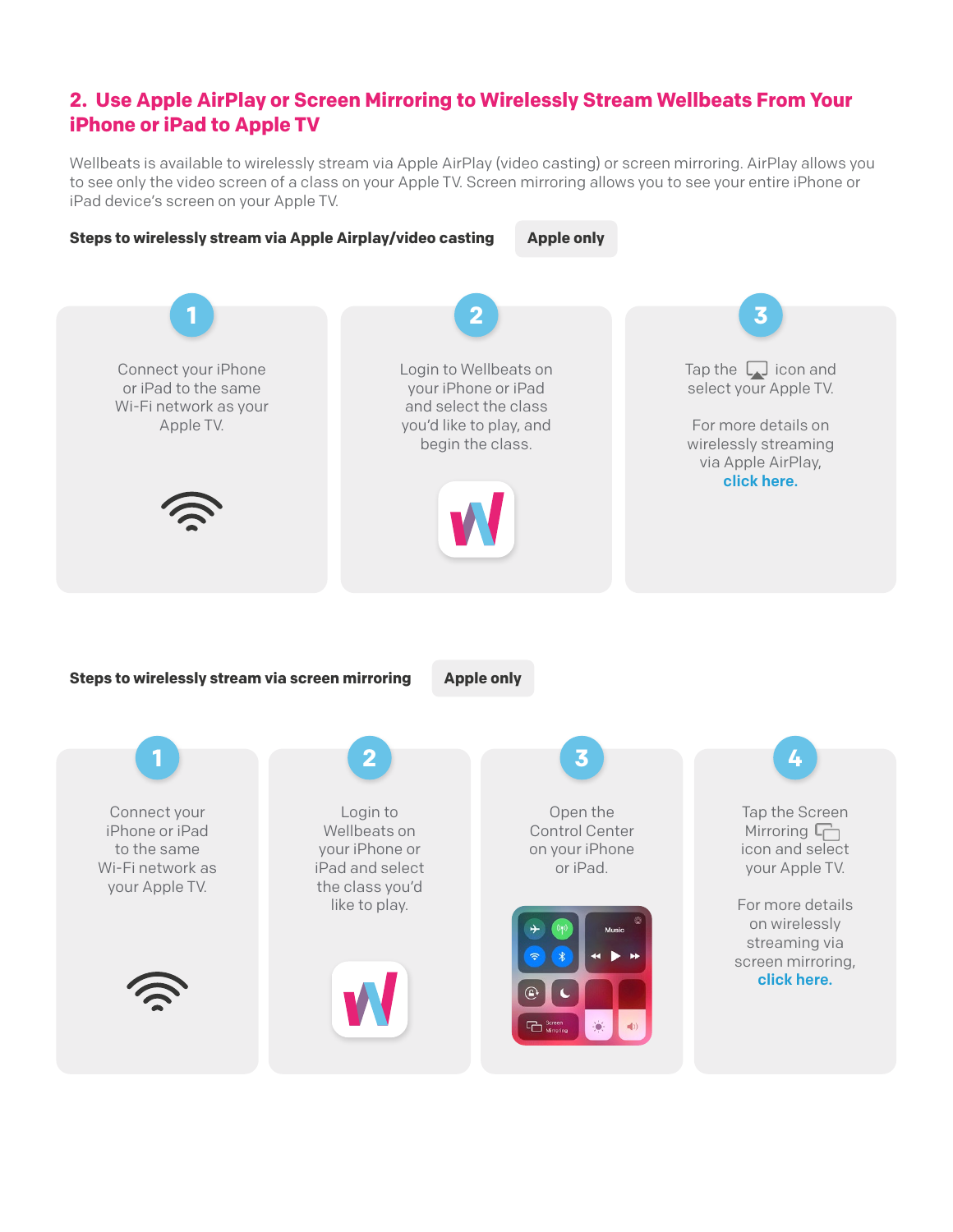#### **3. Download the Wellbeats App on Apple TV**

Wellbeats is available for download on Apple TV (4th generation Apple TVs and up).



#### **4. Use Google Chromecast to Wirelessly Stream Wellbeats From Your Apple or Android Device to a TV**

Google Chromecast is a streaming media adapter that connects to your TV's HDMI port and allows you to play Wellbeats on a TV. There are two ways to play Wellbeats via Google Chromecast: video casting and screen mirroring. Video casting allows you to see only the video screen of a class on your Chromecast-enabled TV. Screen mirroring allows you to see your entire Android or Apple device's screen on your Chromecast-enabled TV.



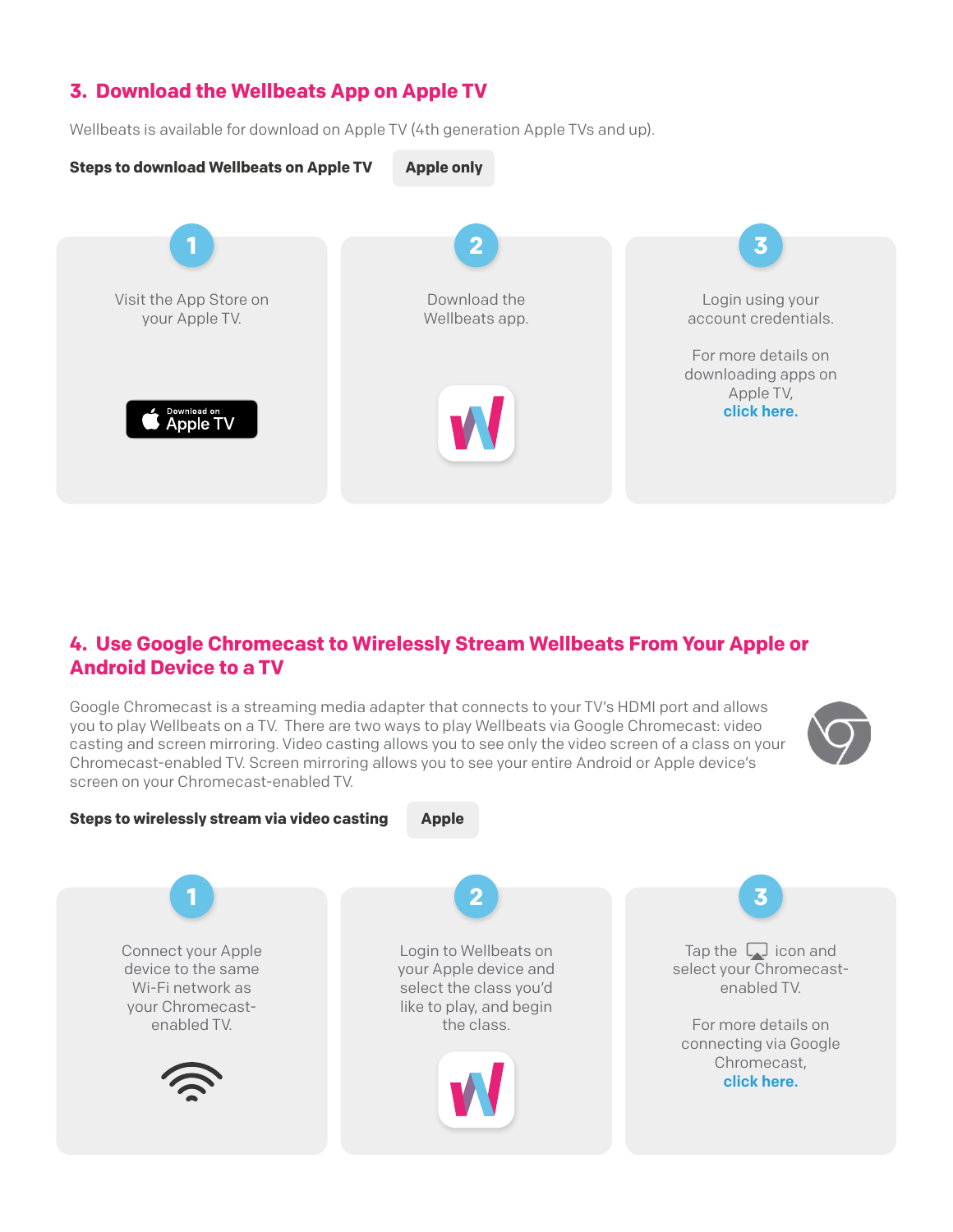#### **Steps to wirelessly stream via video casting Android**

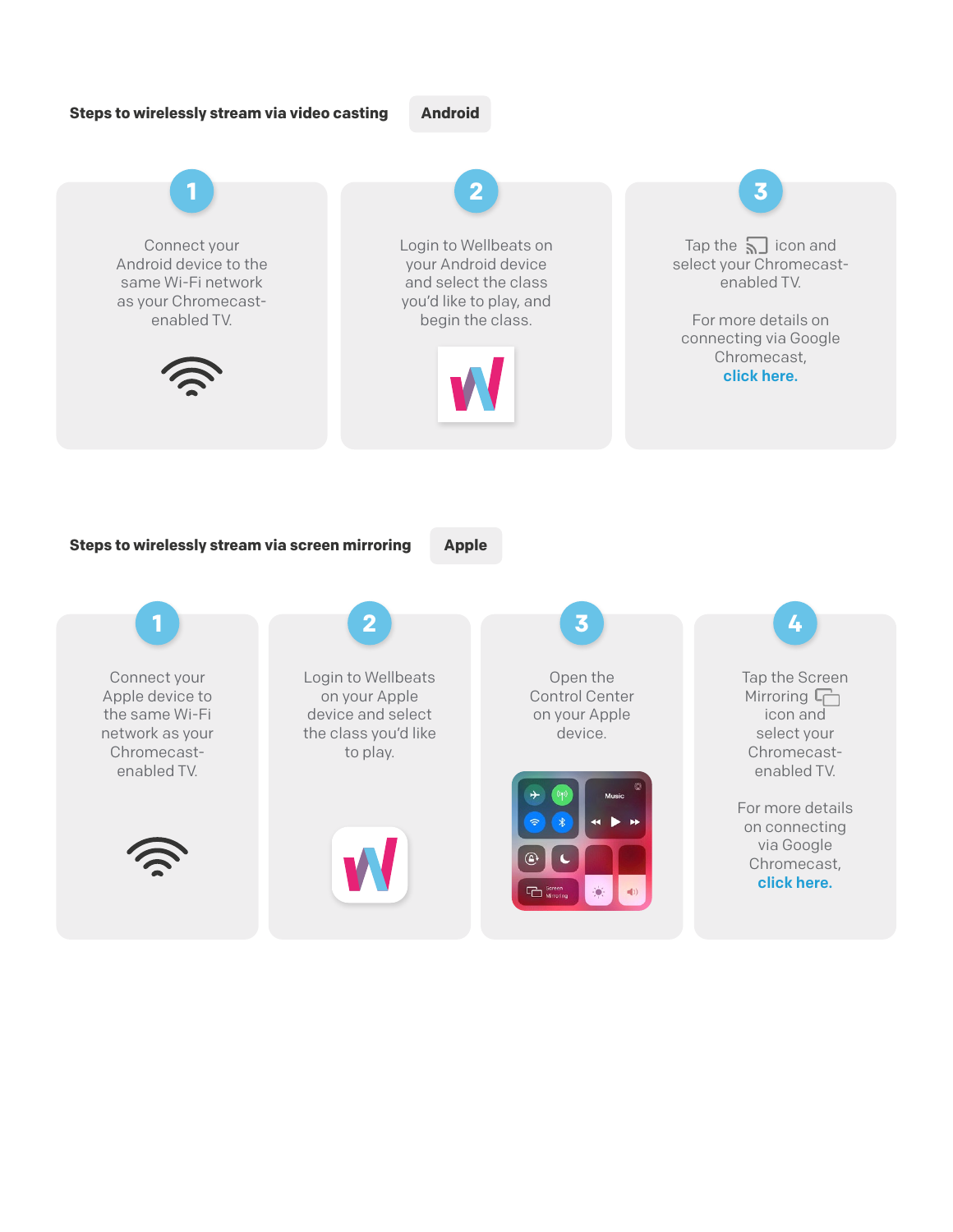#### **5. Use Apple AirPlay on Your Apple Device or Video Casting on Your Android Device to Roku on Your TV**

Roku is a streaming media adapter that connects to your TV's HDMI port and allows you to play Wellbeats on a TV. There are two ways to play Wellbeats via Roku: video casting or screen mirroring. Video casting allows you to see only the video screen of a class on your TV. Screen mirroring allows you to see your entire device's screen on your TV.